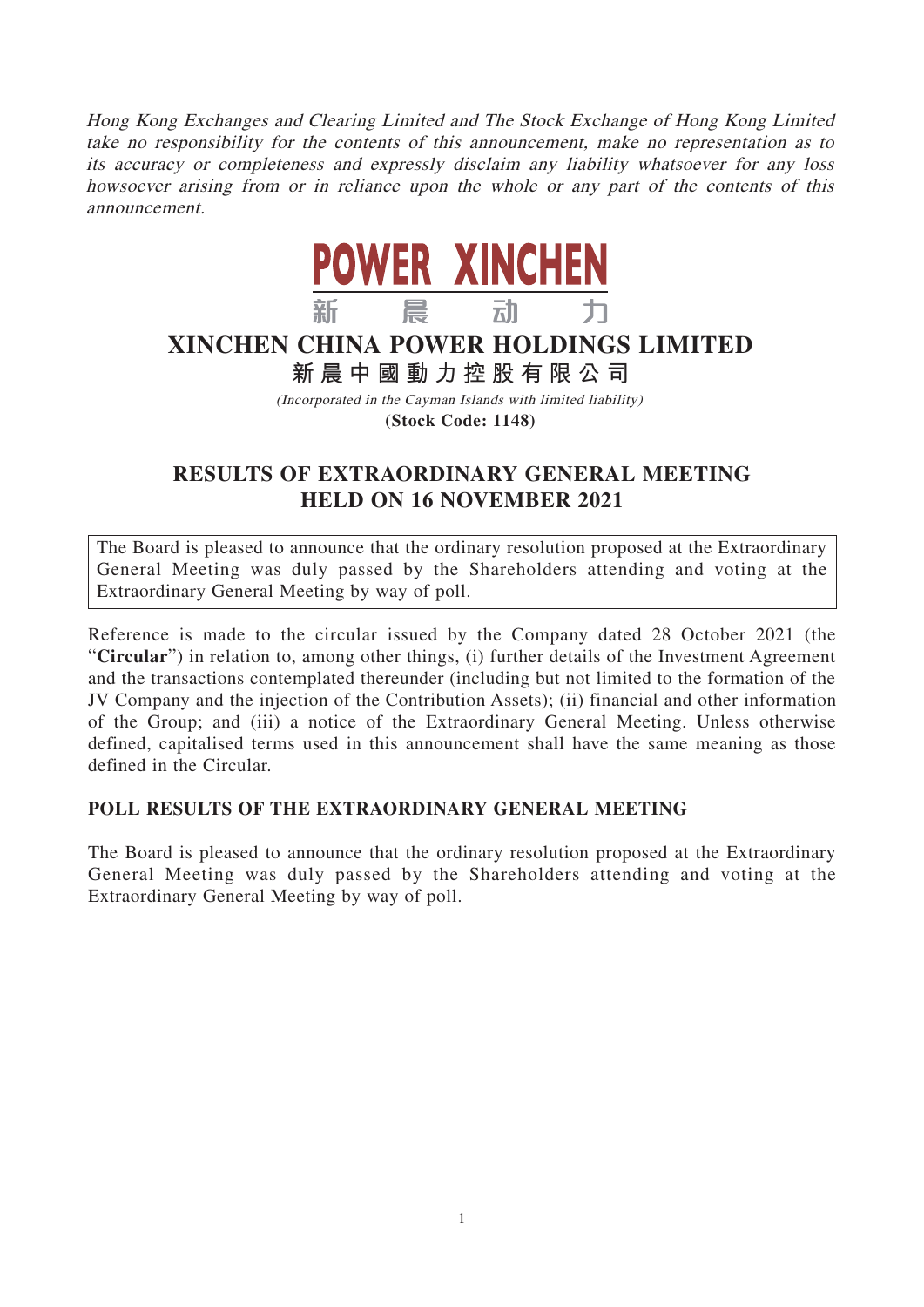Details of the poll results in respect of the ordinary resolution proposed at the Extraordinary General Meeting are as follows:

|            | Ordinary resolution proposed at the<br><b>Extraordinary General Meeting</b>                                                                                                                                                                                                                                                                                                                                                                                                                                                                                                                                                                                                                                                                                                                                                                                                                                                                                                                                                                                    | <b>FOR</b><br>votes $(\%)$ | <b>AGAINST</b><br>votes $(\%)$ | <b>Total</b><br>number of<br>votes |
|------------|----------------------------------------------------------------------------------------------------------------------------------------------------------------------------------------------------------------------------------------------------------------------------------------------------------------------------------------------------------------------------------------------------------------------------------------------------------------------------------------------------------------------------------------------------------------------------------------------------------------------------------------------------------------------------------------------------------------------------------------------------------------------------------------------------------------------------------------------------------------------------------------------------------------------------------------------------------------------------------------------------------------------------------------------------------------|----------------------------|--------------------------------|------------------------------------|
| (a)<br>(b) | The investment agreement (投資協議) (the "Investment<br><b>Agreement</b> ") (a copy of which has been produced to this<br>meeting marked "A" and initialled by the chairman of this<br>meeting for the purpose of identification) dated 27 August<br>2021 entered into between Beijing CHJ Automotive<br>Technology Co., Ltd* (北京車和家汽車科技有限公<br>$\overrightarrow{\Pi}$ ) ("Beijing CHJ") and Mianyang Xinchen Engine<br>Co., Ltd.* (綿陽新晨動力機械有限公司) (an indirect<br>wholly-owned subsidiary of the Company) ("Mianyang<br>Xinchen") in relation to, among others, the formation of<br>a joint venture company (proposed to be named Sichuan<br>Li Xinchen Technology Co., Ltd* (四川理想新晨科<br>技有限公司) ) by Beijing CHJ and Mianyang Xinchen,<br>together with the transactions contemplated thereunder,<br>be and are hereby approved; and<br>any director of the Company (a "Director") be and is<br>hereby authorized, for and on behalf of the Company,<br>to do all such things and exercise all powers which<br>he/she considers necessary or desirable or expedient | 840,096,091<br>$(100\%)$   | $\theta$<br>$(0\%)$            | 840,096,091                        |
|            | in connection with the Investment Agreement or<br>otherwise in connection with the implementation of<br>the transactions contemplated thereunder, including<br>without limitation the execution, amendment,<br>supplement, delivery, waiver, submission and<br>implementation of the Investment Agreement and any<br>further documents or agreements, and any Director<br>and the company secretary of the Company or two<br>Directors be authorized to affix the common seal of<br>the Company (if required) on any document or deed<br>as they consider appropriate.                                                                                                                                                                                                                                                                                                                                                                                                                                                                                         |                            |                                |                                    |